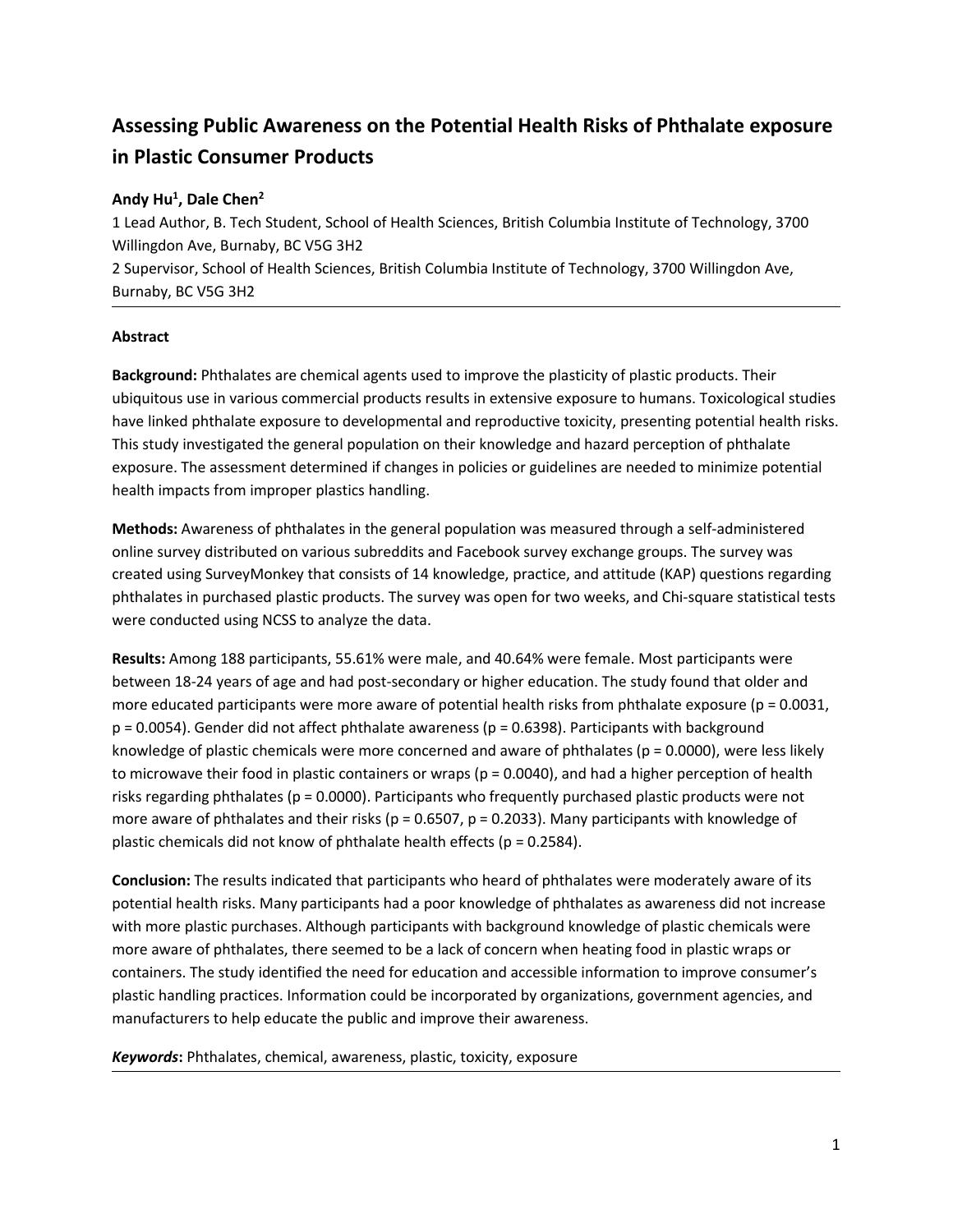#### **Introduction**

Phthalates are human-made chemicals used as plasticizers to increase the flexibility and versatility of plastic consumer products. These chemicals are made of esters, a compound that is widely used in industrial applications. They are produced in large quantities and are found in everyday products such as toys, adhesives, flooring and wall coverings, cosmetics, medical devices, and personal care products (Hauser & Calafat, 2005). Advances in materials science and engineering have led to plastics' widespread usage to provide cheaper, lighter, and more costefficient products in our lives. As a result, there is a high risk of the public being exposed to phthalates.

Many people may not be aware of phthalates' dangers due to the lack of knowledge and how it is an invisible chemical. One concern is how susceptible populations, like children, can be affected as they are at greater risk of being exposed due to their hand-to-mouth behaviours (Kim et al., 2011). Other vulnerable populations, such as pregnant women, should also be informed of phthalates because of potential toxicity towards the baby. Since individuals can be exposed to phthalates at any given time, manufacturers need to ensure that their practices meet the required legislation to minimize potential impacts on the susceptible population. Given that phthalates can adversely affect human health, this literature review will investigate phthalates' impact in terms of exposure, toxicity, and health effects.

## **Literature Review**

Phthalates are divided into low phthalate and high phthalate, depending on the compounds' molecular weight (Council, 2008). Low phthalates are compounds that have 1-4 carbon atoms in their chemical backbone. They include diethyl phthalate [DEP] and dibutyl phthalate [DBP],

which are used mainly in personal-care products (Council, 2008). Conversely, high phthalates have five or more carbon atoms in their chemical backbone. The most common types of high phthalates comprise of diisononyl phthalate (DINP), diisodecyl phthalate (DIDP), and di-2- Ethylhexyl phthalate (DEHP), which are primarily used as plasticizers for polyvinyl chloride (PVC) products (Council, 2008).

## Phthalate Exposure

People can be exposed to phthalates by ingesting food or beverages that are served or packaged with phthalate-containing products (CDC, 2009). They can also be exposed by inhaling off-gassed phthalate vapours and dust particles contaminated with these chemicals (CDC, 2009). Also, people can be exposed to the dermal route by contacting equipment like medical devices (Hauser & Calafat, 2005). Phthalate exposure cohort and case-control studies were conducted to measure human exposure and indirectly monitor its environmental impacts (Hauser & Calafat, 2005).

In our bodies, phthalates are readily metabolized and quickly excreted in urine and feces (Hauser & Calafat, 2005). At low concentrations, the exposures may not have any significant health effects. However, phthalate exposure at high concentrations can potentially adversely affect both men and women (Hauser & Calafat, 2005). According to Meeker et al. (2009), phthalate compounds can act as an endocrine-disrupting compound (EDC). In men, EDC can decline reproductive capacity and increase testicular and prostate cancer (Meeker et al., 2009). In women, EDC's presence can increase the risk of endometriosis and various endocrine-related cancers (Meeker et al., 2009).

Research involving human health outcomes is often challenging to assess as single exposures to phthalates do not consider the long-term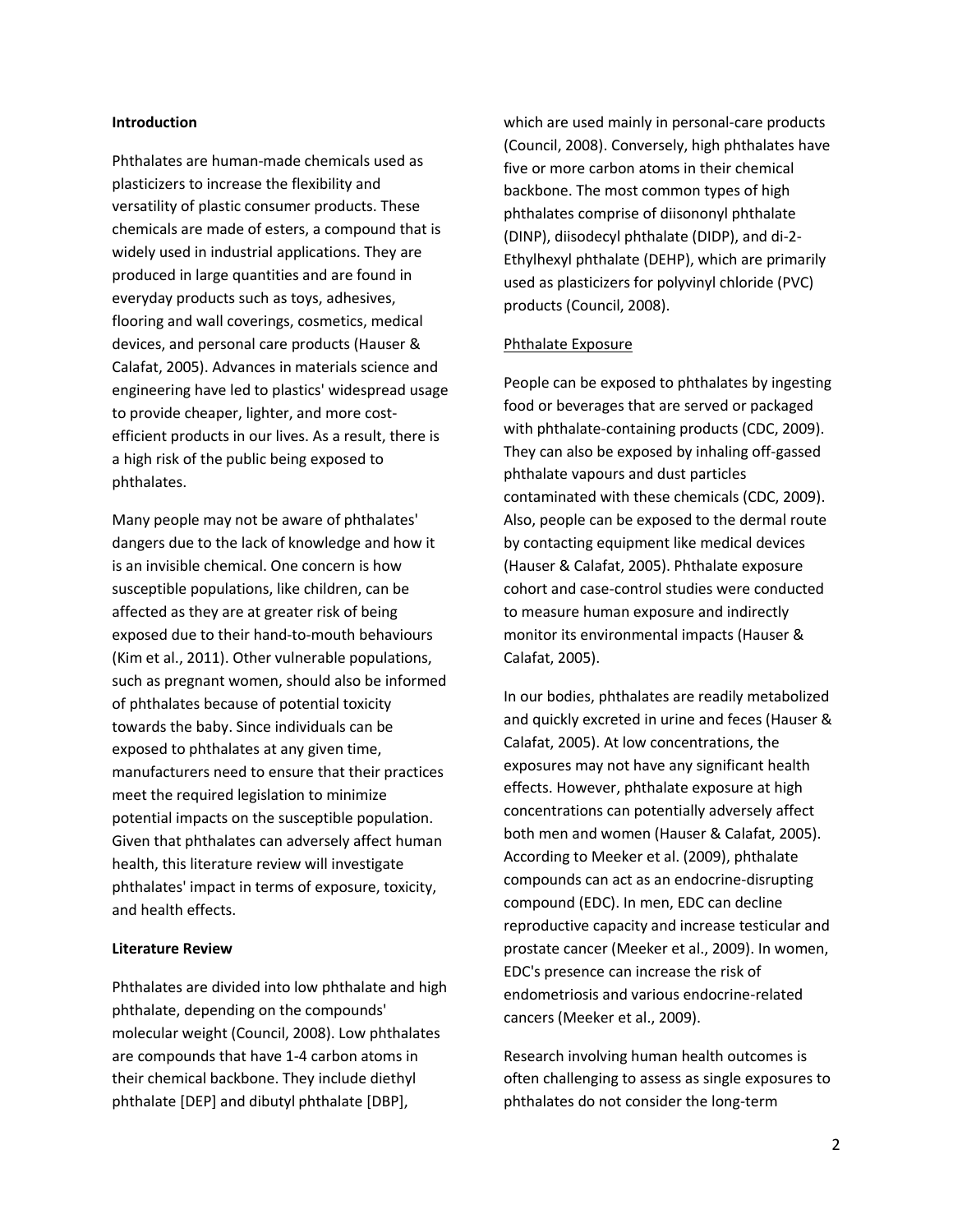exposure level (Johns et al., 2015). For the general population, DEHP and DBP were predominant exposures caused by the ingestion of food and dust particles containing these compounds (Wang et al., 2019). In the study, the tolerable daily intake (TDI) of DEHP and DBP estimated to be safe for humans is in the range of 0.05mg/kg and 0.01 mg/kg of body weight per day, respectively. However, Hines et al.'s (2011) study has found that the TDI for DEHP and DBP were many folds higher for workers exposed in an occupational setting. These values may not reflect the general population's exposure level; however, workers may include pregnant women, which are sensitive populations (Hines et al., 2011).

To analyze the outcome of phthalates exposure, Meeker et al. (2009) conducted a study that evaluates the effects of DBP and DEHP phthalates on fetal exposure in rodents. In this study, Meeker et al. (2009) has found that exposure to these compounds induced reproductive and developmental problems. A similar study conducted by Fréry et al. (2020) has shown that some male offspring of rats were born with reproductive abnormalities. DEHP and DBP were the two most potent types of phthalates that cause toxicity in animals (Fréry et al., 2020). Conversely, Kamrin's (2009) study states that while DEHP had the highest potency among all the phthalates based on animal data, the dose of phthalates used in animals is many times higher than human exposure. Thus, it is unlikely that humans will be exposed to high amounts of these phthalates that can significantly impact human health (Kamrin, 2009).

Cantonwine et al. (2014) did a human study to evaluate the relationship between plastics use and urinary concentrations of phthalate metabolites in pregnant women from Puerto Rico. He concluded that all the urine samples contained phthalate esters, and the majority of the samples had higher concentrations than the average reproductive age

of women in the mainland United States population (Cantonwine et al., 2014). He found that participants who used bottled water for cooking and plastic cisterns for water storage had significantly higher concentrations of phthalate esters in their urine (Cantonwine et al., 2014). Furthermore, participants who use personal care products and cosmetics presented noticeable differences in phthalate concentrations than those who did not use them (Cantonwine et al., 2014).

Bucci et al. (2010) surveyed the general population to assess their risk perception of phthalate-containing plastic products. She concluded that while most participants were aware of adverse effects from exposure to chemicals, the majority had a lower risk perception of the unsafe use of plastics in the microwave (Bucci et al., 2010). Also, she found that participants with only a high school background had significantly lower knowledge of health risks associated with phthalates than those with college degrees (Bucci et al., 2010). Thus, this shows us that people with higher education may be more aware of plastic products' chemical hazards.

Another survey conducted by Hartmann & Klaschka (2017) assessed consumer's awareness of harmful chemicals in everyday products. They found that while most of the respondents were familiar with potentially harmful chemicals in products, their knowledge of chemistry did not increase their awareness (Hartmann & Klaschka, 2017). Many respondents assumed products to be safe if the packaging was not labeled with hazardous pictograms (Hartmann & Klaschka, 2017). The study also found that respondents' education levels did not provide them with additional knowledge of harmful chemicals in products (Hartmann & Klaschka, 2017). This survey's findings demonstrated that chemical awareness could only be improved when exposed to visual details, such as information provided by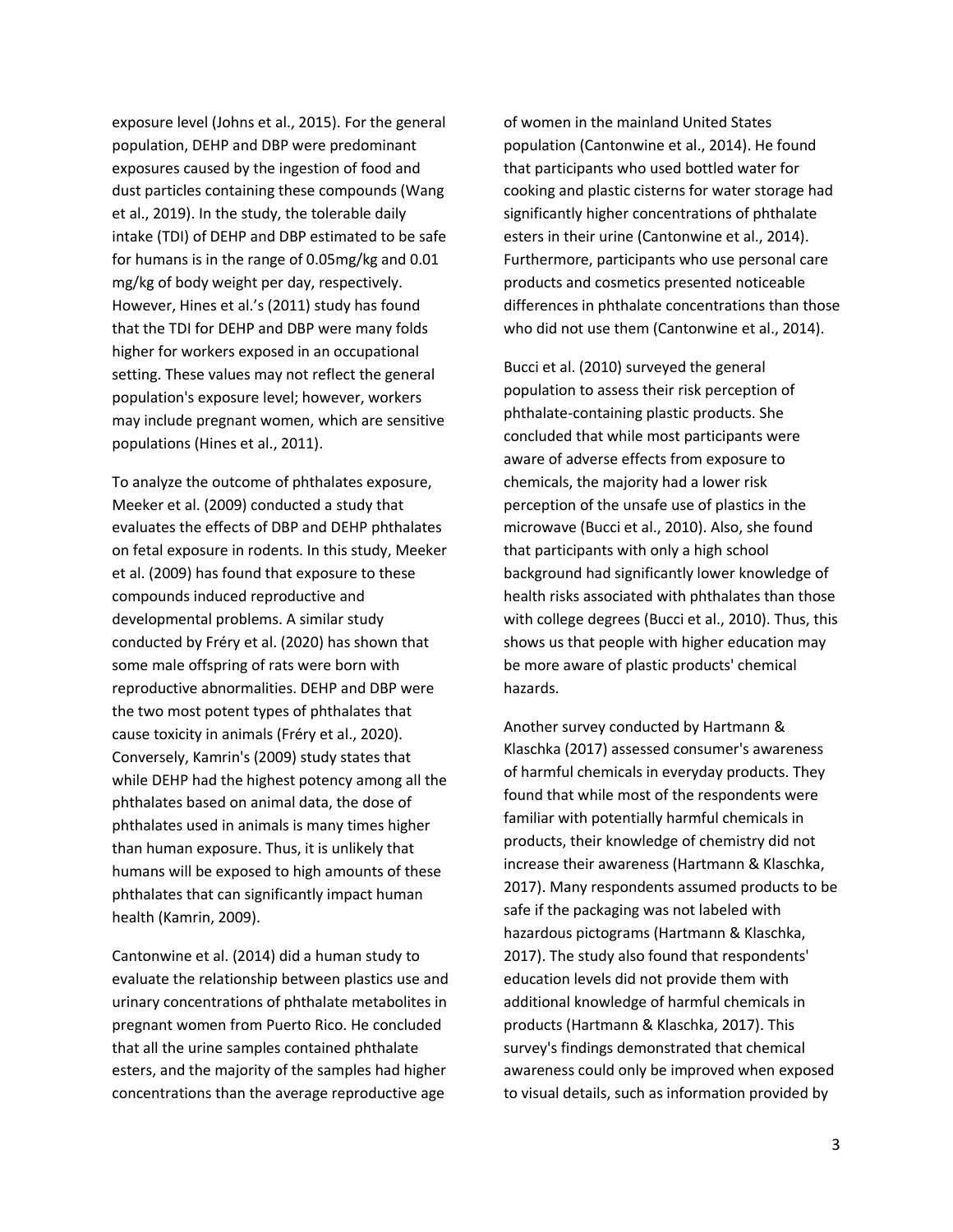consumer organizations, hazard pictograms, and labeling of ingredients (Hartmann & Klaschka, 2017).

## Phthalate-Related Toxicity

The toxicity of phthalates varies depending on the form of the phthalate compound (Shea, 2003). Mature laboratory animals were tested in the liver, kidneys, thyroid, and testes for toxicity from ingestion. The toxicity of phthalates is separated into two major categories: Reproductive and Developmental.

Shea (2003) observed reproductive toxicity in laboratory animals after a high DEHP and DINP exposure dose. The phenotypic changes detected in male rats after DEHP exposure had similarities with common human reproductive disorders such as low sperm counts. In this study, Shea (2003) found that only high doses of phthalates can adversely affect adult and developing female rats. Similarly, Ambe et al. (2019) found that DBP and DEHP cause adverse effects on reproductive organs at high doses. Toxicity included a delay in spermatocyte formation and testicular malfunction due to the anti-androgenic effects of these phthalates.

A study conducted by Chen et al. (2014) on zebrafish embryos found a connection between enhanced estrogenic activity and developmental toxicity from BBP and DBP phthalates. The mechanism was linked with endocrine-disrupting potency that resulted in embryo mortality even at low concentrations. Similarly, Ema (2002) did a different study on the adverse effects of DBP on pregnant rats. The fetuses developed developmental deformities, including malformations of the thoracic and cervical vertebrae. Although the research methods were different, the two studies presented similar findings in the embryo's developmental toxicity.

The studies above suggest that phthalates cause reproductive and developmental toxicity that can be detected in animal experiments. However, since animals and humans are different, it is unclear whether the data on phthalates toxicity can be translated into human health outcomes.

## Effects of Phthalates in Susceptible Populations

Based on the existing animal data, phthalates exposure can cause toxicity in reproduction and development. This may imply that there are potential health effects to humans, especially susceptible individuals, when exposed at high concentrations or chronically. The human health effects of phthalates are still being investigated by various government agencies, including Health Canada (Health Canada, 2017). Most research involving human health effects from phthalates are small and only include urine measurements (Hauser & Calafat, 2005). Therefore, focusing studies on susceptible populations is more valuable and practical.

Infants and children are especially vulnerable to phthalate exposure through ingestion and dermal absorption (Kim et al., 2011). They play with plastic toys and often put their hands or objects into their mouths. Infants and children can also ingest foods containing phthalates unknowingly (Kim et al., 2011). Furthermore, kids like to crawl around make them more susceptible to phthalates exposure by inhaling dust or fumes in products containing vinyl (Kim et al., 2011). Pregnant women are also vulnerable to phthalates because they have a weakened immune system. Thus, susceptible individuals should be precautious that phthalates-containing plastic may cause unpredicted health outcomes.

Qian et al. (2019) conducted a prenatal cohort study to examine the relationship between phthalates exposure and neurodevelopment in children at two years of age. They found that all children exposed to low molecular weight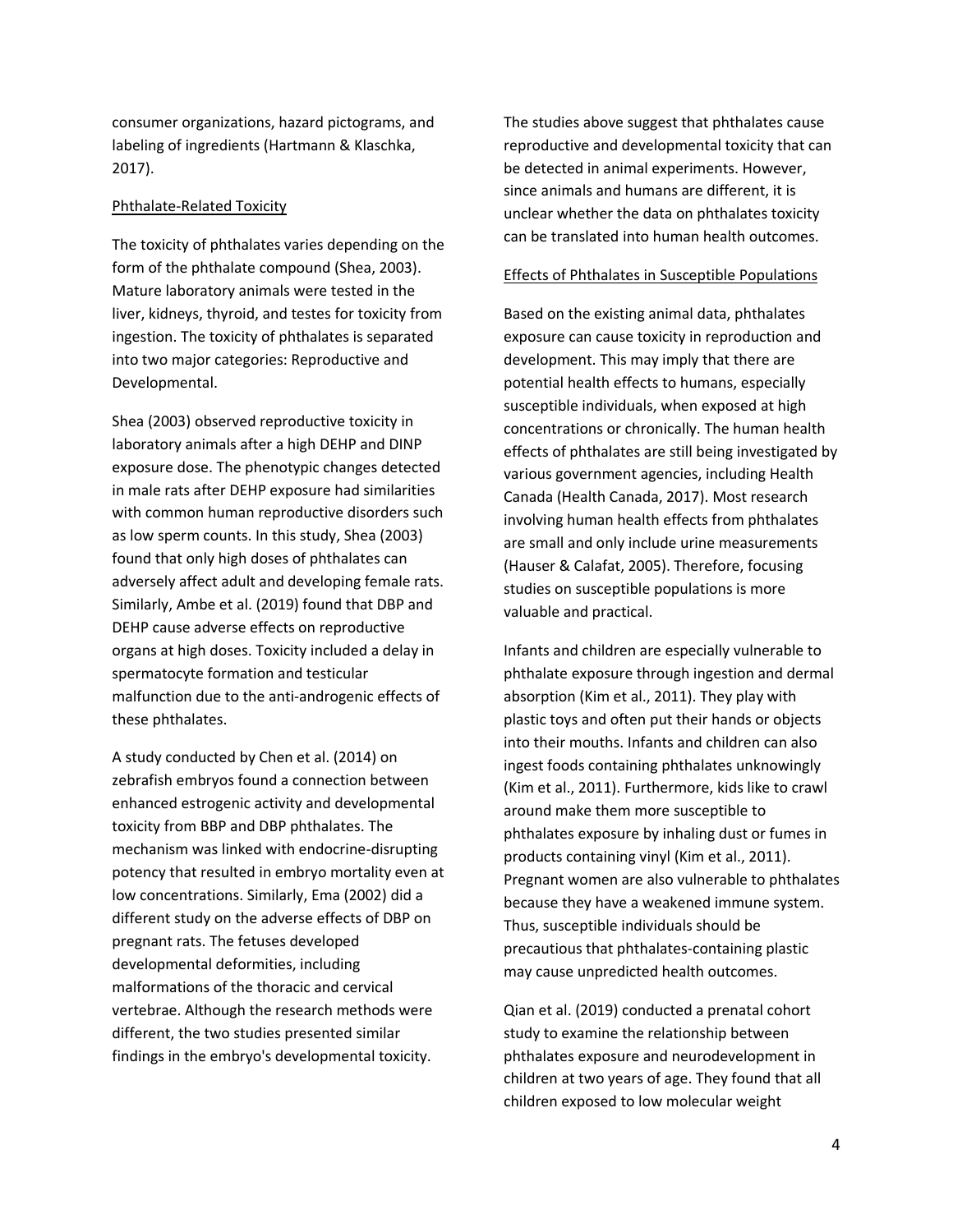phthalates had decreased psychomotor developmental index (PDI) scores. Children exposed to high molecular weight phthalates were observed to associate with girls' PDI scores negatively. In contrast, boys' PDI scores were positively associated with high molecular weight phthalates such as DEHP. Thus, this shows that the hazards of high molecular weight phthalates exposure in neurodevelopment are still unclear.

Colón et al. (2000) case-control study examined the developmental effects of DEHP and other phthalates esters in 41 Puerto Rico girls between the age of six months to eight years with early breast development (thelarche) and 35 female control patients between the age of six months to 10 years. Significant levels of phthalate esters were detected in the serum of the 28 thelarche patients, with only one control patient showing any significant levels of phthalates. Similarly, BCPP (2019) has found that premature breast developed children from DEHP exposure can increase the likelihood of developing breast cancer later in life. The studies suggest that there may be a possible link between DEHP exposure and abnormal cell growth, which indicates the potential for an increased risk of developing breast cancer.

Given the information from the studies above, it can be concluded that those who often contact plastic products are more likely to be exposed to phthalates (Cantonwine et al., 2014). Although these studies were unable to correlate exposure and toxicity to human health directly, some evidence suggests that exposure to high molecular weight phthalates like DEHP may increase breast cancer risk (BCPP, 2020).Furthermore, most pregnant women with college degrees are aware of the potential health effects of chemicals in plastics, as seen in Bucci et al. (2010) study. This implies that education plays a significant role in an individual's awareness, which may help minimize

the person's exposure to phthalates when plastics are better handled.

## Scope

This research aims to determine consumers' awareness of phthalate chemicals' potential health risks in plastic products. This will help health agencies communicate environmental health information to the public, which raises knowledge of health concerns associated with phthalates. Furthermore, health agencies can use it as an educational tool to provide precautionary steps in minimizing exposure for the general population. As a result, it will reduce potential health effects on susceptible people, such as pregnant women exposed to phthalate chemicals by microwaving plastic food containers.

#### **Materials and Methodology**

#### Materials

This study's material included a desktop computer that was used for survey distribution and statistical analyses. The survey was posted online using SurveyMonkey, an online tool that can be used to create online surveys (http://www.surveymonkey.com). Statistical analyses were done using NCSS, and Excel was used to organize the data. NCSS (2021) is a statistical software used to run a Chi-square test on the raw data to determine if an association exists between two variables. A \$100 gift card from BCIT inventory was also available for participants who entered their email into the draw at the end of the survey.

#### Standard Methods

The data for this study was collected in Canada via an online self-administered survey using the platform SurveyMonkey. The survey was open for two weeks, from January 21, 2021, to February 4, 2021. It was posted publicly on subreddits and Facebook groups, including r/samplesize, r/BCIT,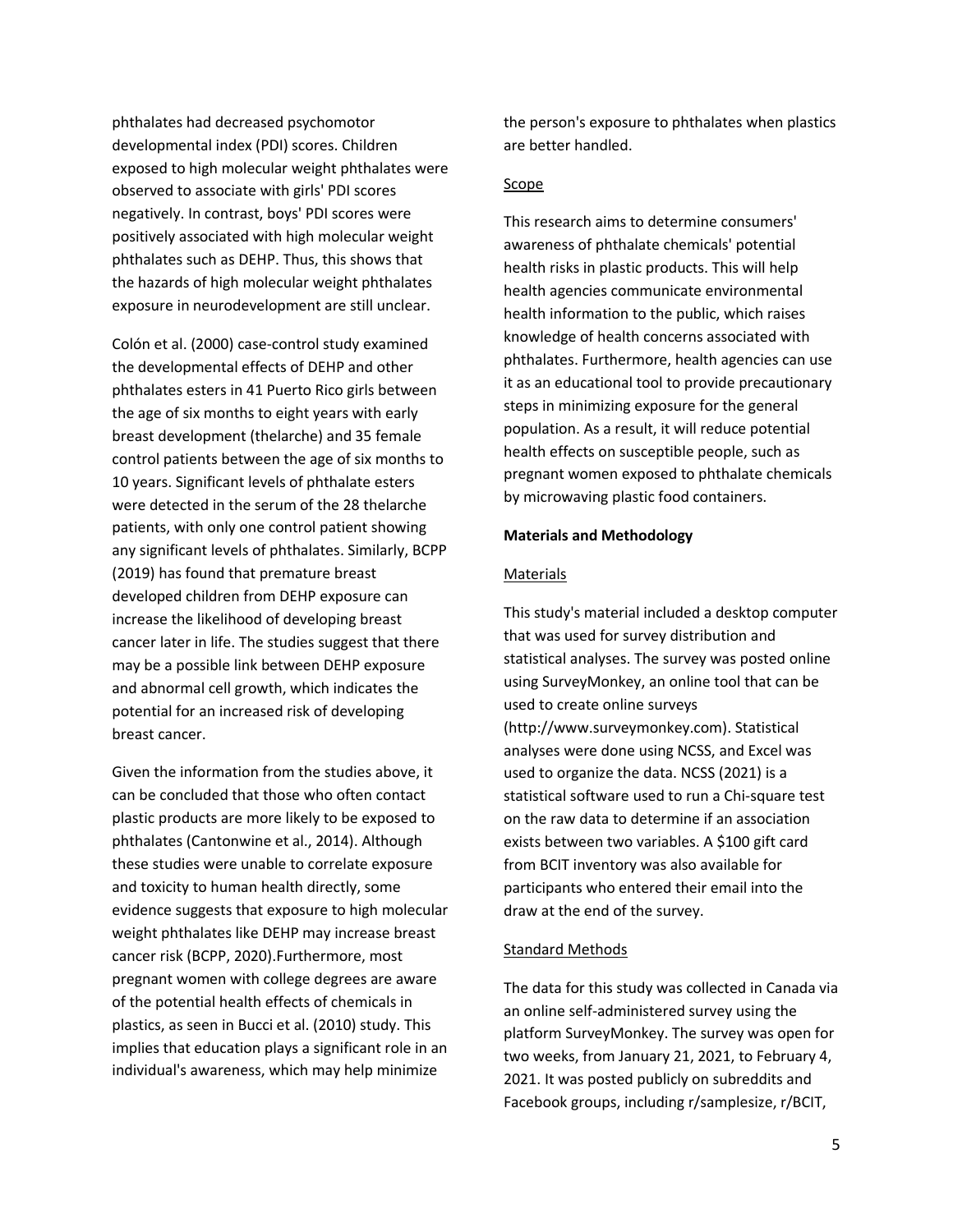r/takemysurvey, and survey exchange. This ensured anyone could reach the survey with or without an account. The survey consisted of demographic, knowledge, attitude, and practice (KAP) questions regarding phthalates awareness in plastic products.

Questions in the survey were all closed answers. The first part of the survey was demographic questions, and the second part of the survey was KAP questions. The questions had "Prefer not to answer" or "I don't know" options to avoid any random guessing of the answers, resulting in an inaccurate categorization for data analysis (Dobronte, 2016). The questions were also designed in layman's terms so that the general public could easily understand them.

# Inclusion and Exclusion Criteria

Any Canadian resident over 18 was eligible to participate in this study. This excluded any participants under 18 and from outside Canada. The exclusion criterion was addressed in the first question of the survey, where data from participants who answer "No" was excluded. Friends, family, and classmates of the investigators were also excluded from the study.

#### Ethical Considerations

The consent form, cover letter, and survey questions were sent to and approved by the BCIT Research Ethics Board before disseminating the survey. Survey results were kept confidential in a secured password-protected desktop computer. A consent form and cover letter included the study's purpose. The BCIT Research and Ethics Board approved the survey questions before posting on Reddit and Facebook.

# **Results**

## Description of Data

Data collected for this study was both nominal and ordinal. A total of 14 questions were asked. The first section consisted of demographic questions, including age, gender, education, and geographical region. The second section included knowledge, attitude, and practice (KAP) questions regarding plastic use and awareness of phthalates in plastic products. For the analysis, the 'prefer not to answer' options were omitted due to the potential outlier effect. However, the 'prefer not to answer' choices have been included in the descriptive data to show that those results were collected in the survey.

## Descriptive Statistics

A total of 188 Canadian participants consented. Descriptive statistics were exported using the export function on SurveyMonkey. Circle graphs and horizontal bar graphs were used to indicate the distribution of responses by group. The descriptive results from the "demographics" section are shown below.

Participants' ages ranged from younger than 18 to 64 years (Figure 1). Most of the participants were between 18-24 years of age (42.02%), while 34.57% were between 25 and 34, and 15.96% were between 35 and 44.



**Figure 1.** Age Distribution of Participants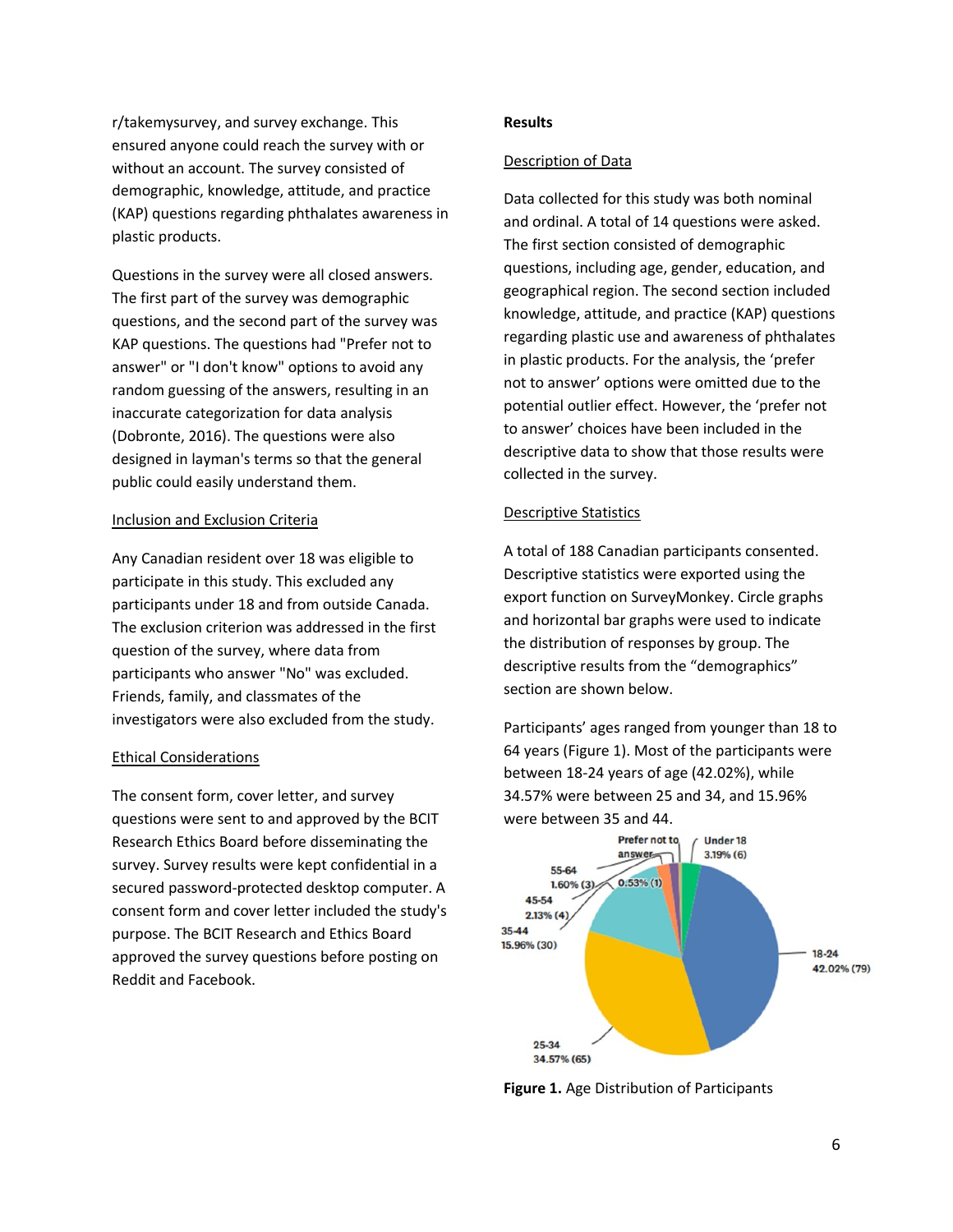Among the participants, 55.61% were male, 40.64% were female, 2.14% indicated as others, and 1.60% did not disclose their gender (Figure 2).



**Figure 2**. Gender Distribution of Participants

Most participants completed post-secondary or higher education in terms of education (Figure 3). Of the majority, 45.74% had some post-secondary education, while 28.19% had a bachelor's degree, and 6.91% had a Postgraduate degree. About 12.77% were high school graduates, and 5.32% had some high school or less education. 1.06% of the participants did not disclose their answers.



**Figure 3**. Education Distribution of Participants

Most participants purchase plastics at least once per week (Figure 4). About 11.92% purchase daily, 54.40% purchase often, 28.50% purchase sometimes, and 5.18% purchase rarely. None of the respondents answered "never" to purchasing plastic products.



# **Figure 4**. Participants' Frequency of Purchasing Plastic Products

# Inferential Statistics

Statistical tests on the data were performed using NCSS (2021), and inferential statistics were done using the Chi-square test. The following table summarizes the inferential statistics.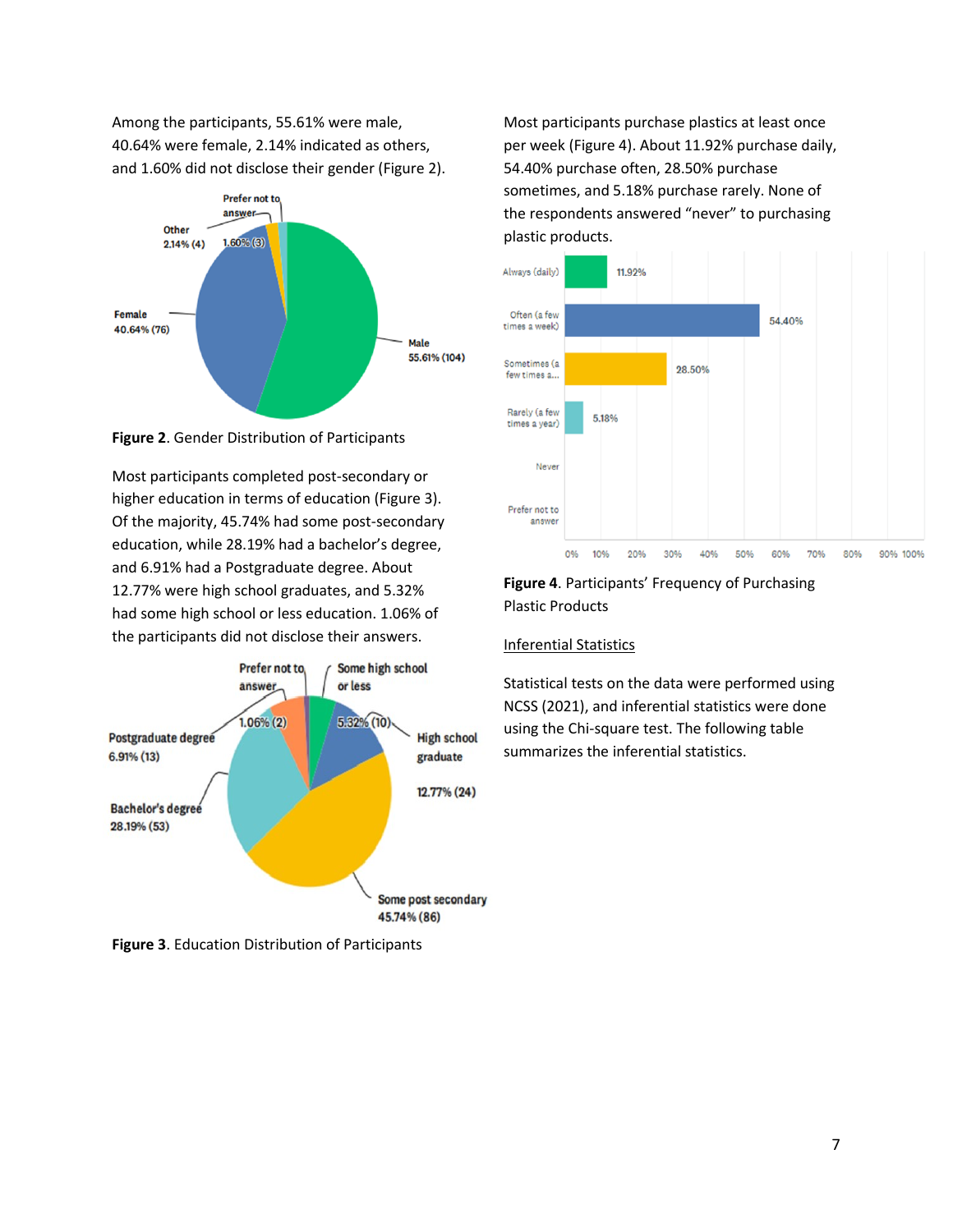| $H_0$ and $H_A$                                                                                                                                                                                                                                                  | <b>Test</b><br><b>Used</b> | <b>Result</b>         | <b>Conclusion</b>                                                                                                                                                                                                                                                                                                                                               |
|------------------------------------------------------------------------------------------------------------------------------------------------------------------------------------------------------------------------------------------------------------------|----------------------------|-----------------------|-----------------------------------------------------------------------------------------------------------------------------------------------------------------------------------------------------------------------------------------------------------------------------------------------------------------------------------------------------------------|
| H <sub>o</sub> : There is no association<br>between level of education and<br>phthalate awareness<br>H <sub>A</sub> : There is an association<br>between level of education and<br>phthalate awareness                                                           | Chi-<br>square<br>test     | p-value<br>$= 0.0054$ | The p-value is <0.05; therefore, reject the $H_0$<br>and conclude that there is a statistically<br>significant association between the level of<br>education and phthalate awareness. The<br>potential is low for a type I error (away from<br>cut-off). To minimize type I error, acceptable<br>alpha can be lowered from 0.05 to 0.01.                        |
| H <sub>o</sub> : There is no association<br>between the frequency of<br>purchasing plastic products and<br>phthalate awareness<br>H <sub>A</sub> : There is an association<br>between the frequency of<br>purchasing plastic products and<br>phthalate awareness | Chi-<br>square<br>test     | p-value<br>$= 0.6507$ | The p-value is >0.05; therefore, do not reject<br>H <sub>o</sub> and conclude that there is not a statistically<br>significant association between the frequency<br>of purchasing plastic products and phthalate<br>awareness.                                                                                                                                  |
| H <sub>o</sub> : There is no association<br>between knowledge of plastic<br>chemicals and risk concern of<br>phthalates exposure<br>$H_A$ : There is an association<br>between knowledge of plastic<br>chemicals and risk concern of<br>phthalates exposure      | Chi-<br>square<br>test     | p-value<br>$= 0.0000$ | The p-value is <0.05; therefore, reject $H_0$ and<br>conclude that there is a statistically significant<br>association between knowledge of plastic<br>chemicals and risk concern of phthalates<br>exposure. The potential is low for a type I error<br>(away from cut-off). To minimize type I error,<br>acceptable alpha can be lowered from 0.05 to<br>0.01. |
| H <sub>o</sub> : There is no association<br>between age and phthalate<br>awareness<br>H <sub>A</sub> : There is an association<br>between age and phthalate<br>awareness                                                                                         | Chi-<br>square<br>test     | p-value<br>$= 0.0031$ | The p-value is <0.05; therefore, reject the H <sub>o</sub><br>and conclude that there is a statistically<br>significant association between age groups and<br>phthalate awareness. The potential is low for a<br>type I error (away from cut-off). To minimize<br>type I error, acceptable alpha can be lowered<br>from 0.05 to 0.01.                           |
| H <sub>o</sub> : There is no association<br>between gender and phthalate<br>awareness<br>H <sub>A</sub> : There is an association<br>between gender and phthalate<br>awareness                                                                                   | Chi-<br>square<br>test     | p-value<br>$= 0.6398$ | The p-value is >0.05; therefore, do not reject<br>H <sub>o</sub> and conclude that there is not a statistically<br>significant association between gender and<br>phthalate awareness.                                                                                                                                                                           |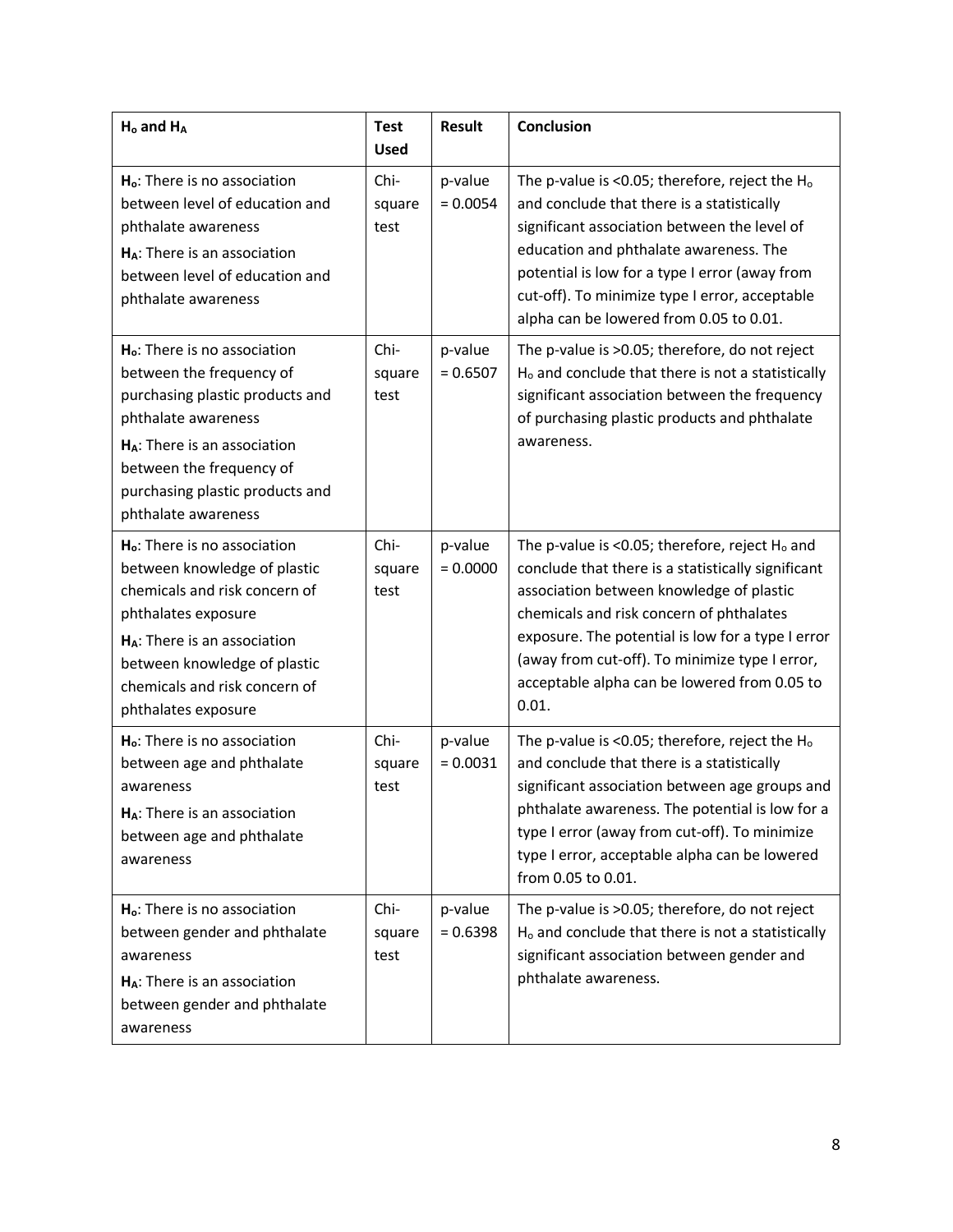| H <sub>o</sub> : There is no association<br>between frequency of heating food<br>in plastic and phthalate awareness<br>H <sub>A</sub> : There is an association<br>between frequency of heating food<br>in plastic and phthalate awareness                                                   | Chi-<br>square<br>test | p-value<br>Ξ<br>0.0040 | The p-value is <0.05; therefore, reject the $H_0$<br>and conclude that there is a statistically<br>significant association between frequency of<br>heating food in plastic and phthalate<br>awareness. The potential is low for a type I<br>error (away from cut-off). To minimize type I<br>error, acceptable alpha can be lowered from<br>0.05 to 0.01.                     |
|----------------------------------------------------------------------------------------------------------------------------------------------------------------------------------------------------------------------------------------------------------------------------------------------|------------------------|------------------------|-------------------------------------------------------------------------------------------------------------------------------------------------------------------------------------------------------------------------------------------------------------------------------------------------------------------------------------------------------------------------------|
| $Ho$ : There is no association<br>between perceived health effects<br>of phthalates exposure and<br>phthalate awareness<br>H <sub>A</sub> : There is an association<br>between perceived health effects<br>of phthalates exposure and<br>phthalate awareness                                 | Chi-<br>square<br>test | p-value<br>$= 0.0000$  | The p-value is <0.05; therefore, reject the H <sub>o</sub><br>and conclude that there is a statistically<br>significant association between perceived<br>health effects of phthalates exposure and<br>phthalate awareness. The potential is low for a<br>type I error (away from cut-off). To minimize<br>type I error, acceptable alpha can be lowered<br>from 0.05 to 0.01. |
| H <sub>o</sub> : There is no association<br>between knowledge of plastic<br>chemicals and perceived health<br>effects of phthalates exposure<br>H <sub>A</sub> : There is an association<br>between knowledge of plastic<br>chemicals and perceived health<br>effects of phthalates exposure | Chi-<br>square<br>test | p-value<br>$= 0.2584$  | The p-value is >0.05; therefore, do not reject<br>H <sub>o</sub> and conclude that there is not a statistically<br>significant association between knowledge of<br>plastic chemicals and perceived health effects<br>of phthalates exposure.                                                                                                                                  |
| $Ho$ : There is no association<br>between knowledge of plastic<br>chemicals and phthalate awareness<br>H <sub>A</sub> : There is an association<br>between knowledge of plastic<br>chemicals and phthalate awareness                                                                         | Chi-<br>square<br>test | p-value<br>$= 0.0000$  | The p-value is <0.05; therefore, reject the $H_0$<br>and conclude that there is a statistically<br>significant association between knowledge of<br>plastic chemicals and phthalate awareness.<br>The potential is low for a type I error (away<br>from cut-off). To minimize type I error,<br>acceptable alpha can be lowered from 0.05 to<br>0.01.                           |
| H <sub>o</sub> : There is no association<br>between risk concern of phthalates<br>exposure and frequency of heating<br>food in plastic<br>H <sub>A</sub> : There is an association<br>between risk concern of phthalates<br>exposure and frequency of heating<br>food in plastic             | Chi-<br>square<br>test | p-value<br>$= 0.2033$  | The p-value is >0.05; therefore, do not reject<br>H <sub>o</sub> and conclude that there is not a statistically<br>significant association between risk concern of<br>phthalates exposure and frequency of heating<br>food in plastic.                                                                                                                                        |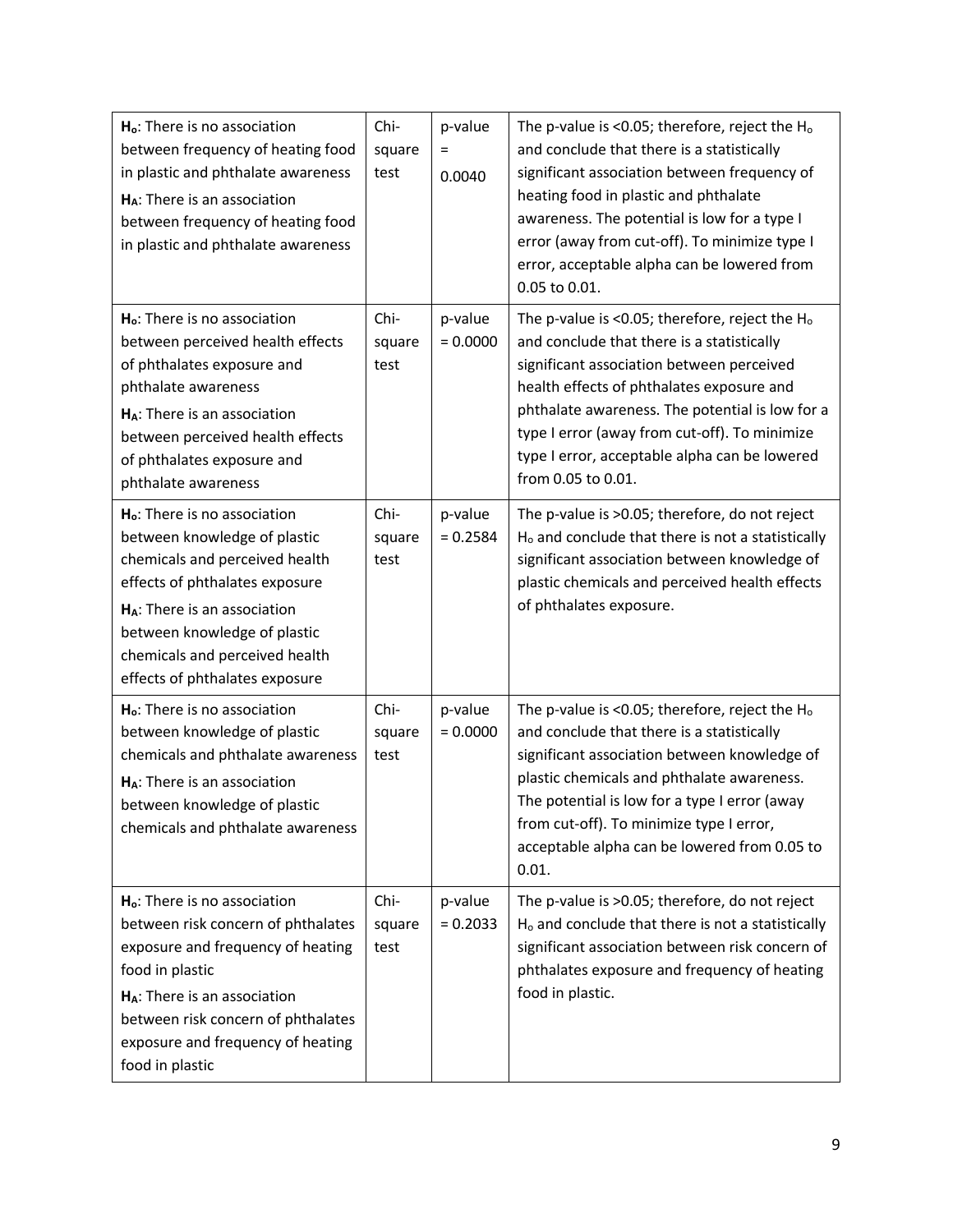## **Discussion**

The results showed that most participants were aware of phthalates exposure with an increased education level from the statistical analyses. The study found that those with post-secondary or higher education were more aware of phthalates and perceived exposures to phthalate-containing plastic products to be riskier. In contrast, participants with high school education or less were excessively unaware of phthalates and their risks. These results support Bucci et al. (2010) study, which found that people with college graduate degrees had more knowledge of health risks associated with phthalates than those with a high school education only. Education plays an important role where one comes to know various facts and ideas. In case of plastic chemicals, the general population could become more aware of its risks when they are equipped with plastic knowledge. People who are poorly educated are less aware of phthalates and proper plastic handling techniques, as highlighted in Cantonwine et al.'s (2014) study.

The study has also found that participants with a better perception of phthalates are less likely to heat their food in the microwave with plastic containers or wraps. Participants who are aware of phthalates would rarely or sometimes microwave their food in plastic containers or wraps. There seems to be a tendency of microwaving plastics despite being aware of risks associated with phthalate exposure. This may be because plastic products are commonly found, so that individuals may perceive them as nonhazardous. Results follow Bucci et al. (2010) study where the participants who knew that microwaving plastics are potentially hazardous would still do so at least once per week. This is concerning because studies have shown that exposure to phthalates can cause reproductive and developmental anomalies, especially in pregnant women and young children (Ambe et al.,

2019 & BCPP, 2020). According to survey results, parents with children under the age of 8 did not seem to be more aware of phthalates or their health risks.

There were no statistically significant associations between awareness of phthalates and perceived health effects, as indicated by the p-value of 0.2584. Most of the participants were slightly or not knowledgeable about chemicals in plastic, let alone phthalates. Similarly, most participants who are somewhat knowledgeable of phthalates did not necessarily know if they should be concerned. The results indicate that there seems to be a deficit in the public's knowledge of phthalates, as characterized by a lack of risk concern from microwaving plastics. This agrees with Hartmann & Klaschka's (2010) study where the general public is aware of chemicals present in everyday products but is not concerned whether they are harmful unless shown on the packaging or labels.

When the frequency of purchasing plastics was compared to phthalate awareness, statistical analyses revealed no association between the two categories. The study found that participants who frequently purchase plastic products were not any more aware than others. This result may suggest that the public assumes all plastic products to be considered safe for use. With a non statistically significant p-value of 0.6507, there seems to be no correlation between the consumer's knowledge of harmful chemicals and the frequency of purchasing plastic products. It does not necessarily agree with Hartmann & Klaschka's (2010) study such that consumers are aware of toxic chemicals in everyday products the more they purchase. It shows that the general public has a poor perception of potentially harmful substances present in plastics. Many participants with knowledge of plastic chemicals also did not know of phthalate health effects, likely because many other types of chemicals are present in plastics.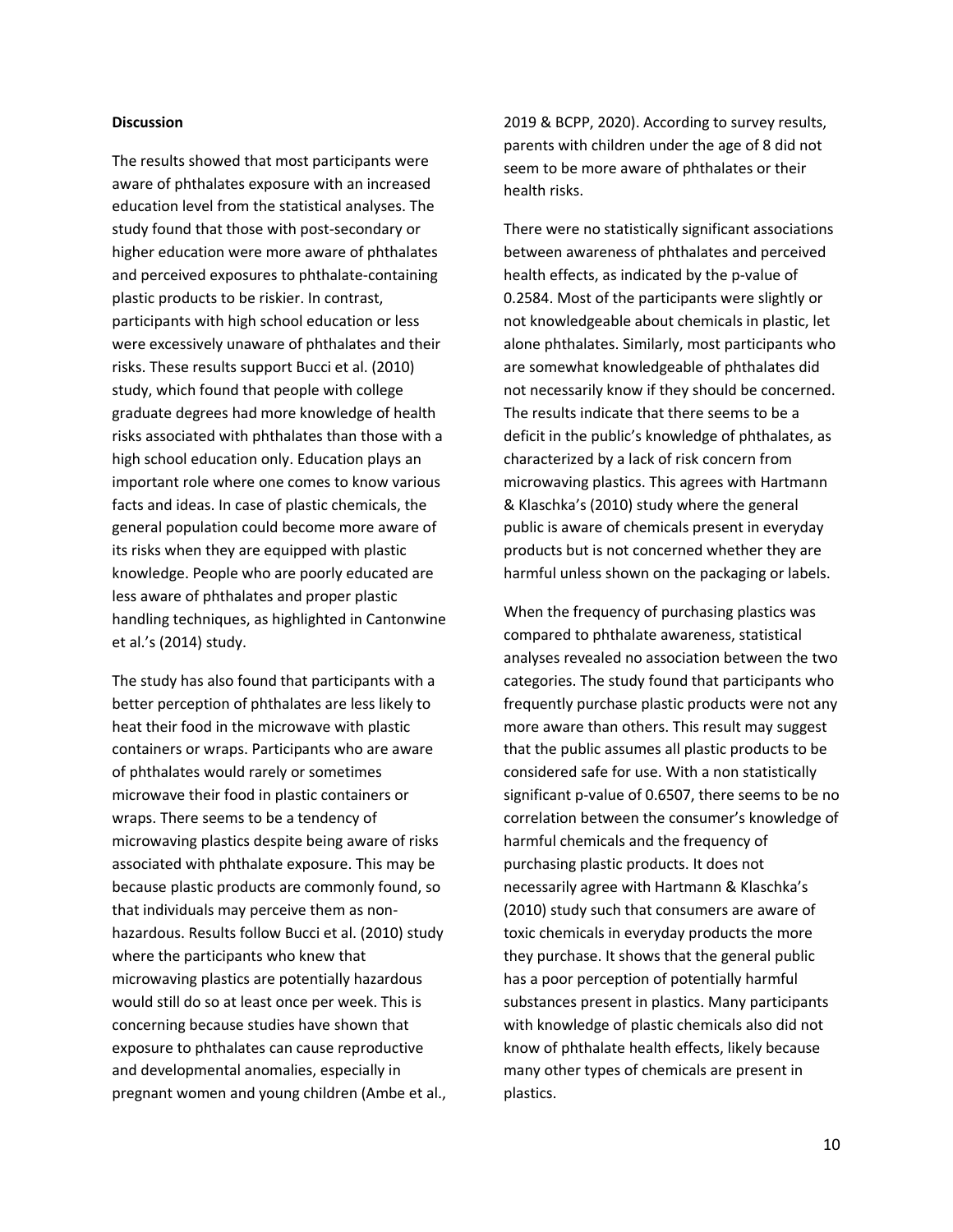Results also reveal that there is a statistically significant association between age and phthalate awareness. With increasing age, participants are better equipped with the knowledge of phthalates, likely due to more experience. Older people have more life experiences and undergo a longer learning process. For participants under 18 years old, they often do not make the purchasing decisions in a household. However, suppose an entire family has poor plastic awareness. In that case, it can be concerning since studies have found a correlation between decreased psychomotor development and increase risk of breast cancer in young children exposed to phthalates (Colón et al., 2000 & Qian et al., 2019). Additionally, the awareness of phthalates did not differ between males and females. This could mean that even susceptible groups such as pregnant women or mothers of young children also have inadequate phthalate awareness.

In terms of the study's validity, survey questions were modified after the pilot study to ensure that everyone answered them as truthfully as possible. However, this study's limitation was that some participants might have guessed the answers to specific questions, which lowers reliability. Since some categories had small responses (<30), it may have reduced the power in some categories, such as showing a non-significant association when there is a significance. Also, it is not easy to recognize whether responses are truthful in online surveys. Outliers could have potentially affected some questions. The survey results could be extrapolated to BC residents of both male and female gender and of ages over 18 since 87.23% of the participants were BC residents in the distribution of demographics.

## **Limitations**

The study was limited for time as the survey only had a 2-week duration to gather responses. Time was limited since it took a while for REB to approve the survey questions before its

dissemination. Future research should include a more extended collection period to distribute the survey on more platforms while allowing more time to collect responses. Validity would improve as the sample size increases. The participation rate could also increase if more incentives were provided to motivate people to do the surveys. Subsequent research can consider making prizes more valuable.

Another limitation with online surveys is the potential of outliers and untruthful responses impacting the study's power. Considering how online surveys are done at people's own pace and setting, they could easily search off the internet for answers or randomly guess them. As the survey took about 2 minutes to complete and questions were designed to be understood by everyone, the potential for untruthful responses is low (Rolstad et al., 2011). However, even if all the questions were answered truthfully, another limitation was that some questions had minimal responses. For example, the age distribution was very low for participants under 18 and over 44. This would affect the power of statistical analyses (Richter, 2019). One way to improve validity is to ensure all survey responses are >30 in each category. As mentioned above, this can be accomplished by doing a short survey with an adequate sampling time. In terms of untruthful responses, that would always be a flaw in survey designs. Monitoring participants could improve it in a supervised setting; however, time and money may be a constraint.

#### **Knowledge Translation**

The results of this research could prompt various stakeholders, such as schools, public health organizations, manufacturing companies, or agencies, to put in place a health promotion initiative regarding plastic products. The initiative should target the general population to ensure that everyone receives the exact and accurate information on minimizing exposures and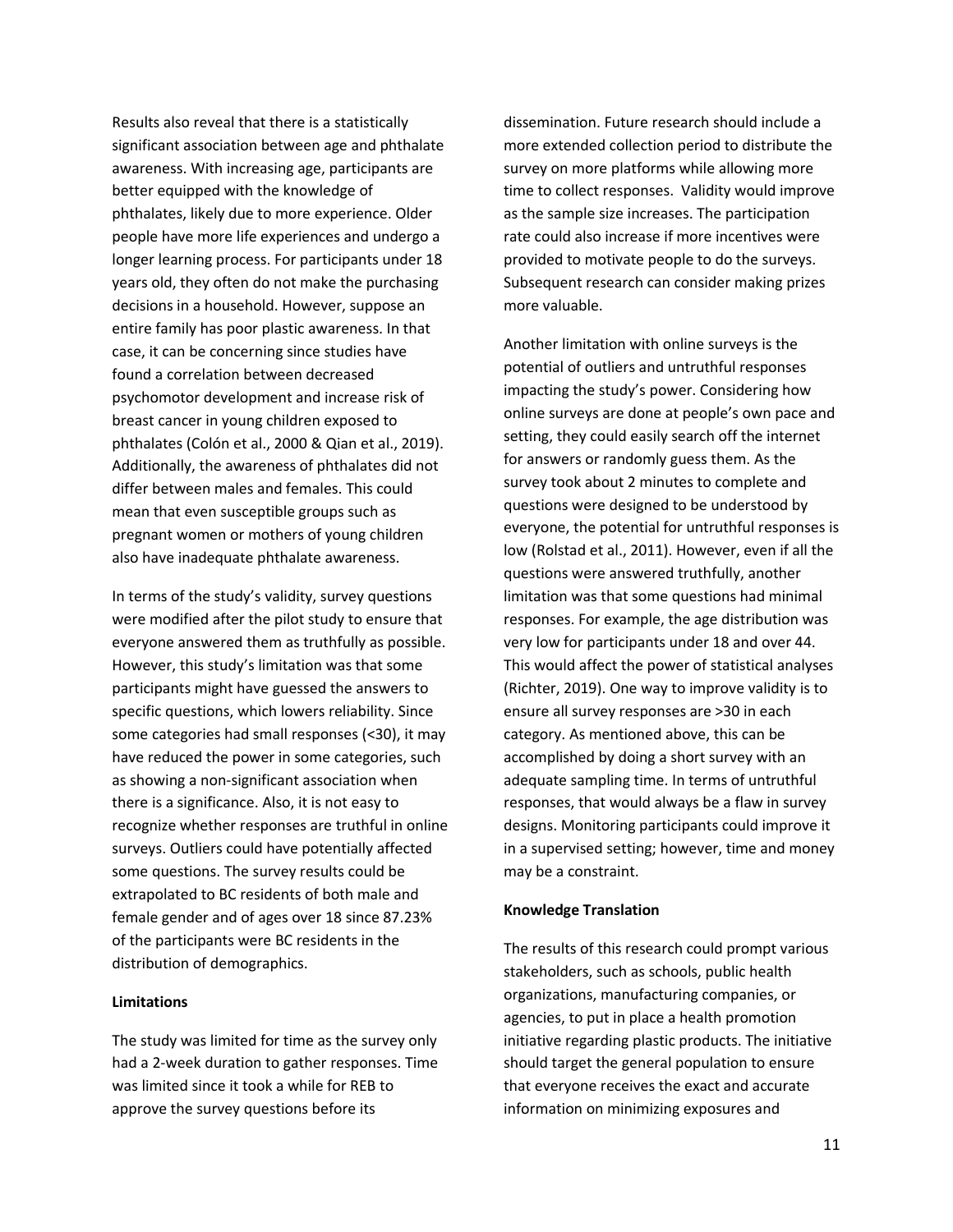handling plastics properly. Education can be incorporated as a form of risk communication, especially towards pregnant women or mothers of young children. For example, plastic products should be appropriately labeled with pictograms or a list of ingredients that indicates whether harmful phthalates are present. Messages should highlight precautions such as "do not heat" or "keep out of children's reach." Education must be easily accessible and understandable to ensure the success of the initiative.

Regulatory government agencies can also use the results to develop policies and legislation to minimize potential health risks with phthalates exposure. Health Canada (2017) is currently still investigating the human health effects of various phthalate-containing commercial products. Due to the potential health hazards of chronic phthalate exposures, plastic consumers need to raise their awareness. For example, awareness campaigns or Ads that depict the harmful effects of plastic chemicals could be led by Health Canada to increase public perception. Therefore, plastic manufacturers and regulatory bodies should inform consumers that plastics can contain toxic chemicals and that susceptible populations should be cautious when handling them. Lastly, government agencies can also regulate and monitor plastic phthalate levels to ensure exposure risks are minimal.

# **Future Research**

Some examples of future research projects:

- Study of the estimated daily intake of phthalates in pregnant women and children
- Using the same research, survey the knowledge of plastic consumers regarding phthalate chemicals in everyday products.
- Analysis of the accuracy of proper labelling and packaging in products containing phthalates or other chemicals.

• Study of the effects of poor plastic handling practices on how it contributes to increased phthalate concentrations in the body.

## **Conclusion**

The survey results reveal that while most of the participants were aware of phthalates or other chemicals present in plastics, they were only slightly knowledgeable of the substances. Additionally, participants who are aware did not seem to be more concerned with exposure risks. The study found that people are more aware and knowledgeable of phthalates with increasing age and education level in terms of demographics. Gender did not have an association in awareness, which signals concern since vulnerable populations such as pregnant women are likely to experience the most harmful health impacts. The study also provides evidence suggesting that products may have inadequate labelling or packaging as participants who frequently purchase plastics had similar awareness than those who rarely buy. This research will serve as a practical document for stakeholders to implement future health initiatives to improve cognition by education and proper labelling.

# **Acknowledgements**

I want to thank my research supervisor, Dale Chen, for his continued support and constructive feedback throughout this study and for everyone who participated.

# **Competing Interest**

The authors declare that they have no competing interests.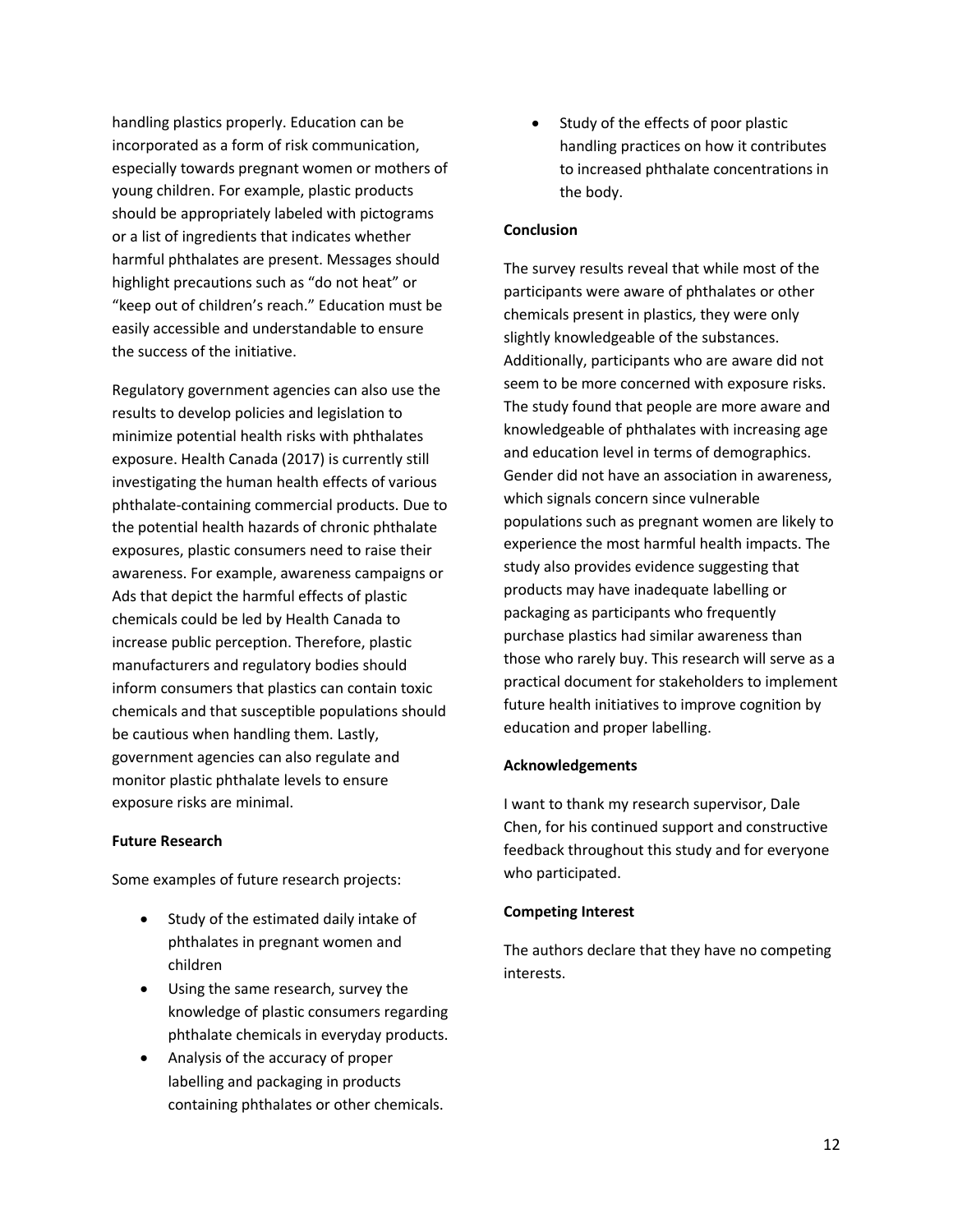#### **References**

Ambe, K., Sakakibara, Y., Sakabe, A., Makino, H., Ochibe, T., & Tohkin, M. (2019). Comparison of the developmental/reproductive toxicity and hepatotoxicity of phthalate esters in rats using an open toxicity data source. Journal of Toxicological Sciences, 44(4), 245–255. https://doi.org/10.2131/jts.44.245

BCPP. (2020). Phthalates. https://www.bcpp.org/resource/phthalates/

Bucci, M., Casas, K., Colgate, E., Gunyan, H., & Heath, L. (2010). Bisphenol A and Phthalates: Public Knowledge and Risk Perception. 42. http://scholarworks.uvm.edu/comphp\_galleryhttp ://scholarworks.uvm.edu/comphp\_gallery/42http: //scholarworks.uvm.edu/comphp\_gallery/42

Cantonwine, D. E., Cordero, J. F., Rivera-González, L. O., Anzalota Del Toro, L. V., Ferguson, K. K., Mukherjee, B., Calafat, A. M., Crespo, N., Jiménez-Vélez, B., Padilla, I. Y., Alshawabkeh, A. N., & Meeker, J. D. (2014). Urinary phthalate metabolite concentrations among pregnant women in Northern Puerto Rico: Distribution, temporal variability, and predictors. Environment International, 62, 1–11. https://doi.org/10.1016/j.envint.2013.09.014

CDC. (2009). Public Health Statement for Di(2 ethylhexyl) phthalate (DEHP) Public Health Statement for Diethyl Phthalate Public Health Statement for Di-n-octyl phthalate (DNOP) ToxFAQs for Di(2-ethylhexyl) phthalate (DEHP). https://www.cdc.gov/biomonitoring/pdf/Pthalate s\_FactSheet.pdf

Chen, X., Xu, S., Tan, T., Lee, S. T., Cheng, S. H., Lee, F. W. F., Xu, S. J. L., & Ho, K. C. (2014). Toxicity and estrogenic endocrine disrupting activity of phthalates and their mixtures. International Journal of Environmental Research and Public Health, 11(3), 3156–3168. https://doi.org/10.3390/ijerph110303156

Christodoulou, E., Kalokairinou, A., Koukia, E., Intas, G., Apostolara, P., Daglas, A., & Zyga, S. (2015). The Test-Retest Reliability and Pilot Testing of the "New Technology and Nursing Students' Learning Styles" Questionnaire. International Journal of Caring Sciences, 8(3), 567–576.

Colón, I., Caro, D., Bourdony, C. J., & Rosario, O. (2000). Identification of phthalate esters in the serum of young Puerto Rican girls with premature breast development. Environmental Health Perspectives, 108(9), 895–900. https://doi.org/10.1289/ehp.00108895

Council, N. R. (2008). Phthalates and Cumulative Risk Assessment. In Phthalates and Cumulative Risk Assessment. https://doi.org/10.17226/12528

Dobronte, A. (2016, December 08). Pitfalls of "don't know/no opinion" answer options in surveys.

https://www.checkmarket.com/blog/dont-knowno-opinion-answer-option/

Ema, M. (2002). Antiandrogenic effects of dibutyl phthalate and its metabolite, monobutyl phthalate, in rats. Congenital Anomalies, 42(4), 297–308. https://doi.org/10.1111/j.1741- 4520.2002.tb00896.x

Fréry, N., Santonen, T., Porras, S. P., Fucic, A., Leso, V., Bousoumah, R., Duca, R. C., El Yamani, M., Kolossa-Gehring, M., Ndaw, S., Viegas, S., & Iavicoli, I. (2020). Biomonitoring of occupational exposure to phthalates: A systematic review. International Journal of Hygiene and Environmental Health, 229(July), 113548. https://doi.org/10.1016/j.ijheh.2020.113548

Hauser, R., & Calafat, A. M. (2005). Phthalates and human health. Occupational and Environmental Medicine, 62(11), 806–818. https://doi.org/10.1136/oem.2004.017590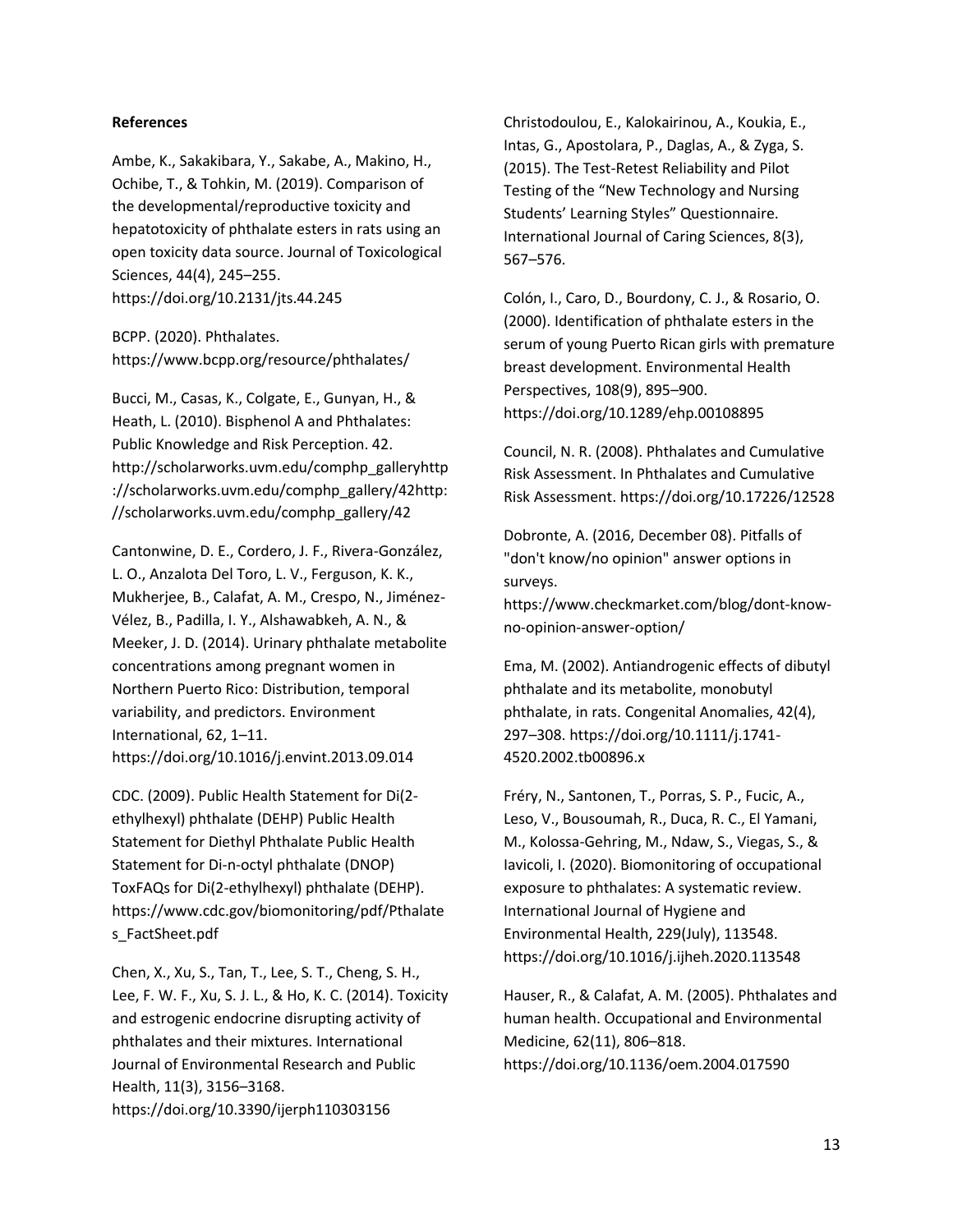Hartmann, S., Klaschka, U. Interested consumers' awareness of harmful chemicals in everyday products. Environ Sci Eur 29, 29 (2017). https://doi.org/10.1186/s12302-017-0127-8

Health Canada. (2017). Draft Screening Assessment Phthalate Substance Grouping Environment and Climate Change Canada Health Canada. October. http://www.ec.gc.ca/eseees/516A504A-0A21-4AF5-8310- ADD2FE5C0C76/DSAR Phthalates -EN.pdf

Hines, C. J., Hopf, N. B. N., Deddens, J. A., Silva, M. J., & Calafat, A. M. (2011). Estimated daily intake of phthalates in occupationally exposed groups. Journal of Exposure Science and Environmental Epidemiology, 21(2), 133–141. <https://doi.org/10.1038/jes.2009.62>

Hu, A., Chen, D. (2021). Assessing Public Awareness on the Potential Health Risks of Phthalate exposure in Plastic Consumer Products. BCIT, Environmental Health Journal.

Johns, L. E., Cooper, G. S., Galizia, A., & Meeker, J. D. (2015). Exposure assessment issues in epidemiology studies of phthalates. Environment International, 85, 27–39. https://doi.org/10.1016/j.envint.2015.08.005

Jones, T. L., Baxter, M., & Khanduja, V. (2013). A quick guide to survey research. Annals of the Royal College of Surgeons of England, 95(1), 5–7. https://doi.org/10. 1308/003588413X13511609956372

Kamrin, M. A. (2009). Phthalate risks, phthalate regulation, and public health: A review. Journal of Toxicology and Environmental Health - Part B: Critical Reviews, 12(2), 157–174. https://doi.org/10.1080/10937400902729226

Kim, H.-H., Yang, J.-Y., Kim, S.-D., Yang, S.-H., Lee, C.-S., Shin, D.-C., & Lim, Y.-W. (2011). Health Risks Assessment in Children for Phthalate Exposure Associated with Childcare Facilities and Indoor

Playgrounds. Environmental Health and Toxicology, 26, e2011008. https://doi.org/10.5620/eht.2011.26.e2011008

McHugh, M. L. (2013). The Chi-square test of independence Lessons in biostatistics. Biochemia Medica, 23(2), 143–149. http://dx.doi.org/10.11613/BM.2013.018

McPherson, L. (2019, April 26). Survey Maker Showdown: Google Forms vs. Survey Monkey. https://zapier.com/blog/google-forms-vssurveymonkey/

Meeker, J. D., Sathyanarayana, S., & Swan, S. H. (2009). Phthalates and other additives in plastics: human exposure and associated health outcomes. Philosophical Transactions of the Royal Society B: Biological Sciences, 364(1526), 2097–2113. https://doi.org/10.1098/rstb.2008.0268

NCSS 2021 Statistical Software (2021). NCSS, LLC. Kaysville, Utah, USA, ncss.com/software/ncss

Qian, X., Li, J., Xu, S., Wan, Y., Li, Y., Jiang, Y., Zhao, H., Zhou, Y., Liao, J., Liu, H., Sun, X., Liu, W., Peng, Y., Hu, C., Zhang, B., Lu, S., Cai, Z., & Xia, W. (2019). Prenatal exposure to phthalates and neurocognitive development in children at two years of age. Environment International, 131(July), 105023.

https://doi.org/10.1016/j.envint.2019.105023

Regmi, P. R., Waithaka, E., Paudyal, A., Simkhada, P., & van Teijlingen, E. (2016). Nepal Journal of Epidemiology Guide to the design and application of online questionnaire surveys. Nepal J Epidemiol, 6(4), 640–644.

Richter, S. J. (2019). Power and sample size for research studies. https://cran.rproject.org/web/packages/PowerTOST/PowerTOS T.pdf

Rolstad, S., Adler, J., & Rydén, A. (2011). Response burden and questionnaire length: Is shorter